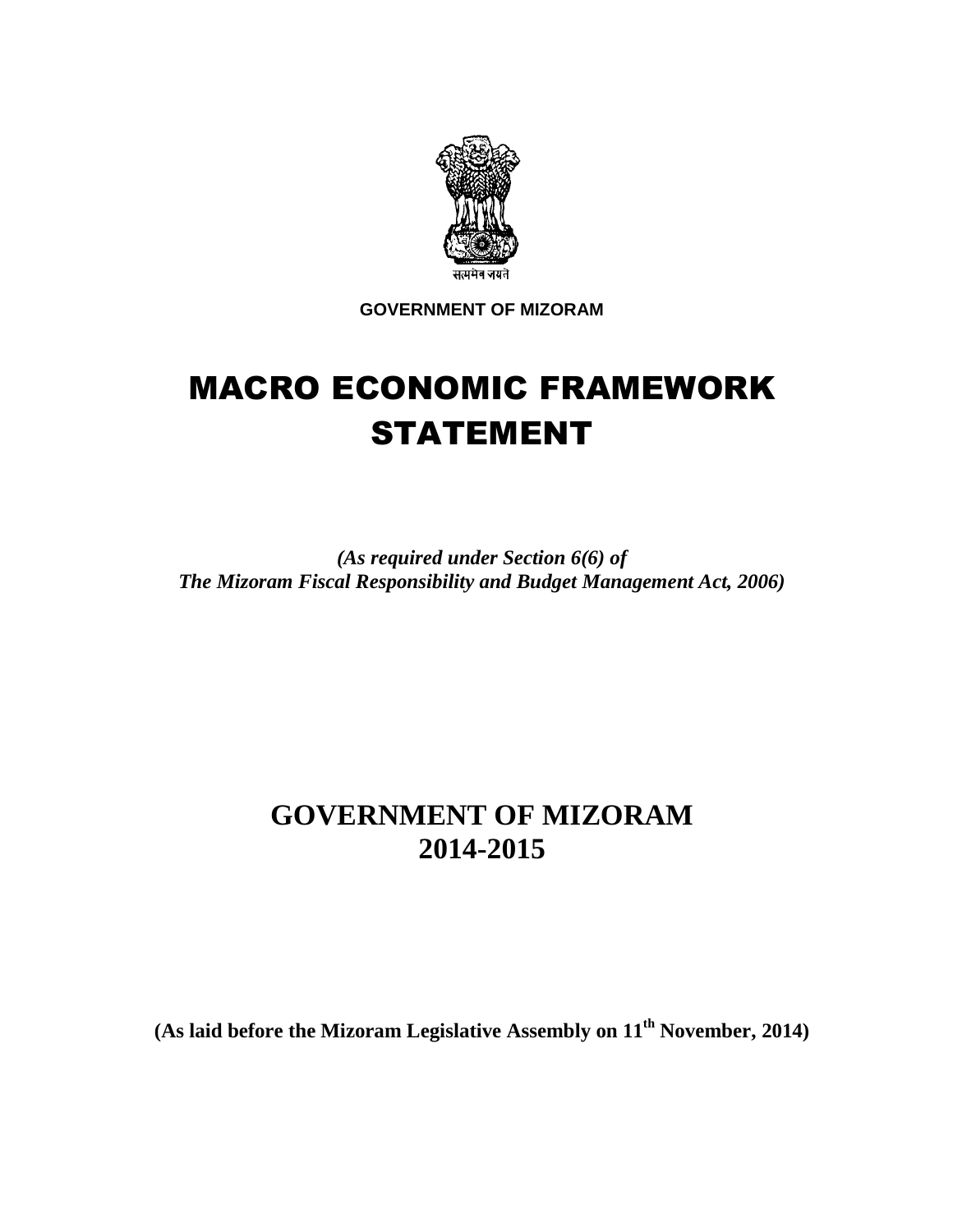#### **2012-13 2013-14 2012-13 2013-14 (Actuals) (RE) (Actuals) (RE) A Real Sector** 1 GDSP at factor cost (a) at current prices  $\begin{array}{|c|c|c|c|c|c|c|c|c|} \hline \end{array}$  8053.00 8886.00 15.18 10.81 (b) at 2004-2005 prices 2 Agriculture Production 3 Industrial Production 4 Tertiary Sector Production **B Government Finances 1 Revenue Receipts (2+3) 4536.74 5528.96 13.08 5.12** 2 Tax Revenue (2.1+2.2) 1009.11 1092.90 0.26 9.87 2.1 Own Tax Revenue 223.15 234.82 24.90 24.90 2.2 State's Share in Central Taxes 1 785.96 858.08 -5.05 8.26 3 Non-Tax Revenue (3.1+3.2) 3527.63 4436.06 17.38 4.01 3.1 State's Own Non-Tax revenue 212.80 251.78 26.64 21.78 3.2 Central Transfers 3314.83 4184.28 16.83 3.11 **4 Capital Receipts 449.76 787.93 -8.87 158.76** 4.1 Recovery of loans 29.48 29.48 27.54 6.04 24.71 4.2 Other Receipts 4.3 Public Debt 420.28 760.39 -9.76 167.65 **5 Total Receipts (1+4) 4986.50 6316.89 10.68 16.65 6 Non-Plan Expenditure 3161.19 3741.38 21.59 20.84** 6.1 Revenue Account 2748.84 3079.43 16.94 13.22 of which:- (a) Interest payments 288.15 282.47 5.24 13.73 (b) Subsidies and the state of the state of the state of the state of the state of the state of the state of the state of the state of the state of the state of the state of the state of the state of the state of the state (c) Salaries 1377.36 1632.11 19.76 10.08 (d) Pension Payments  $\vert$  370.52 240.17 24.19 6.2 Capital Account 412.35 661.95 65.41 75.98 **7 Plan Expenditure 2271.57 4035.82 17.18 34.09** 7.1 Revenue Account 1760.07 3065.59 28.18 56.96 7.2 Capital Account 511.50 970.23 -9.52 -8.18 **8 Total Expenditure (6+7) 5432.76 7777.20 19.71 27.38** 8.1 **Revenue Expenditure (6.1+7.1)** 4508.91 6145.02 21.08 31.50 8.2 **Capital Expenditure (6.2+7.2)** 923.85 1632.18 13.41 13.91 of which:- (a) Loans & Advances 30.24 55.95 -9.76 79.33 (b) Capital Outlay 607.55 967.95 22.78 -15.40 **9 Revenue Deficit (-)/Surplus (+) (1-8.1) 27.83 -616.06 -90.34 -205.01 10 Fiscal Deficit {(1+4.1+4.2)-(8.1+8.2a+8.2b)} -580.48 -1612.42 173.04 185.86 11 Primary Deficit (10-6.1a) -292.33 -1329.95 -577.74 322.13 Percentage Changes April - March April - March Sl. No. Economic / Fiscal Indicators Absolute value (Rs. Crore)**

#### **Annex: Economic Performance at a Glance Table: Trends in Select Macroeconomic and Fiscal Indicators**

\* Indicates daily average of W&MA availed during the year

Number of days of OD 1 1

Average amount of OD from RBI<sup>#</sup>

12 **Memo:**

# The State Government did not lapse into OD during the year.

Average amount of WMA from RBI\*  $0.46$   $2.03$   $-$ 

Number of occasions of OD 1 - - -

0.13 - | - | -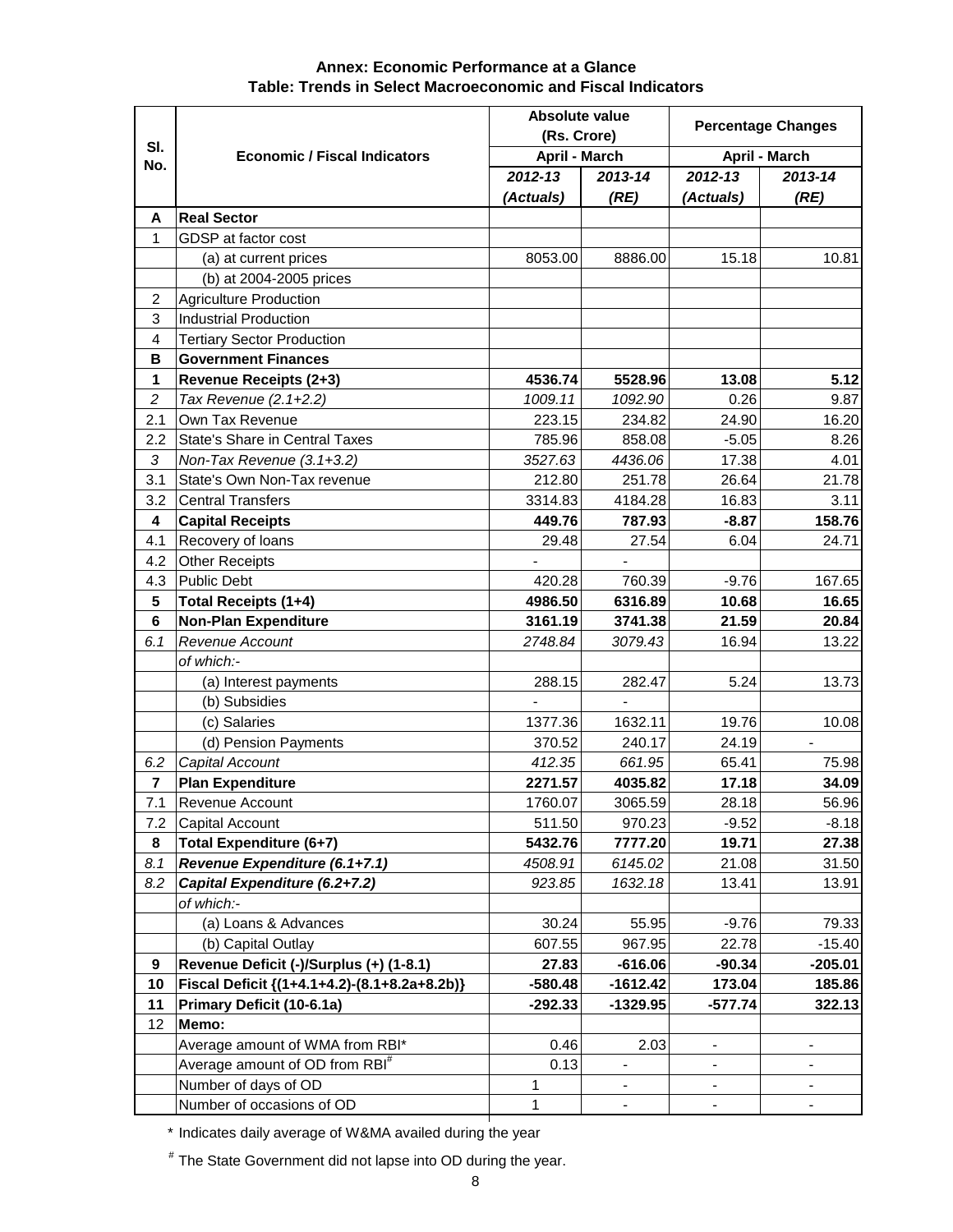### **FORM –III (See Rule 7)**

#### **MACRO ECONOMIC FRAMEWORK STATEMENT**

#### **OVERVIEW OF THE STATE'S ECONOMY**

In 2014-15, the Indian economy is poised to overcome the sub-5 per cent growth of Gross Domestic Product (GDP) witnessed over the last two years. The growth slowdown in the last two years was broad based, affecting in particular the industry sector. Inflation too declined during this period, but continued to be above the comfort zone, owing primarily to the elevated level of food inflation. Yet, the developments on the macro stabilization front, particularly the dramatic improvement in the external economic situation with the Current Account Deficit (CAD) declining to manageable levels after two years of worryingly high levels was the redeeming feature of 2013-14. The fiscal deficit of the Centre as a proportion of Gross Domestic Product also declined for the second year in a row as per the announced medium term policy stance. Reflecting the above and the expectations of a change for the better, financial markets have surged. Moderation in inflation would help ease the monetary policy stance and revive the confidence of investors, and with the global economy expected to recover moderately, particularly on account of performance in some advanced economies, the economy can look forward to better growth prospects in 2014-15 and beyond.

2. While the global environment remains challenging, policy action in India has rebuilt buffers to cushion it against possible spillovers. These buffers effectively bulwarked the Indian economy against the two recent occasions of spillovers to the Emerging Market and Developing Economies (EMDEs) — the first, when the US Fed started the withdrawal of its large scale asset purchase programme and the second, which followed escalation of the Ukraine crisis. On both these occasions, Indian markets were less volatile than most of its emerging market peers. With the narrowing of the twin deficits – both current account and fiscal – as well as the replenishment of foreign exchange reserves, adjustment of the rupee exchange rate, and more importantly, setting in motion disinflationary impulses, the risks of near-term macro instability have diminished. However, this in itself constitutes only a necessary, but not a sufficient, condition for ensuring economic recovery. Much more efforts in terms of removing structural impediments, building business confidence and creating fiscal space to support investments will be needed to secure growth.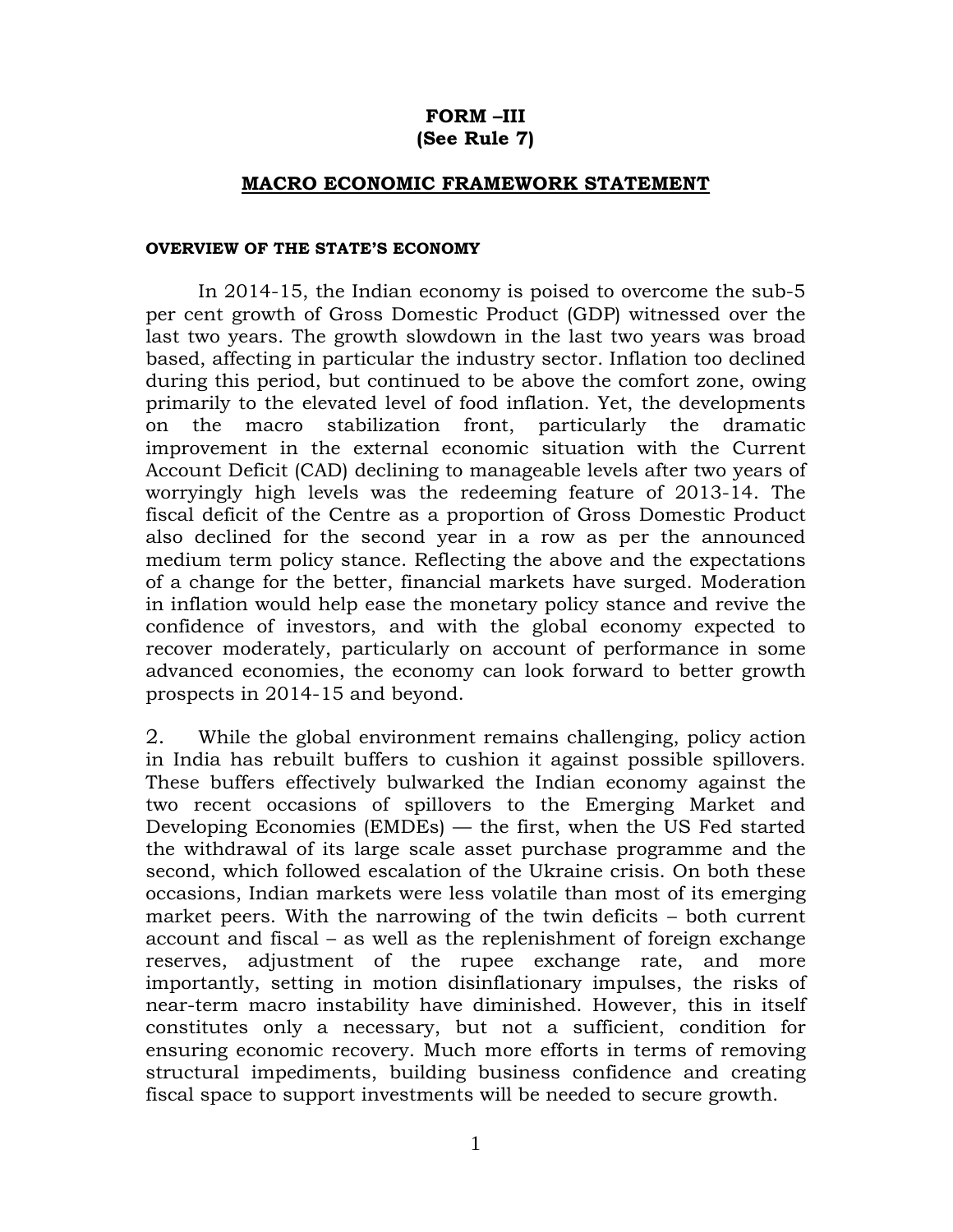3. As regard to the State Government, the Gross State Domestic Product (GSDP) of Mizoram is continuously increasing over the years. Gross State Domestic Product (GSDP) at factor cost at constant (2004- 2005) prices is expected to attain an amount of  $\bar{\tau}$  562658.00 lakh in 2013-2014 against the advance estimates of  $\bar{\tau}$  536990.00 lakh for the year 2012-2013 showing a growth of about 4.78% over the previous year. The GSDP at constant (2004-2005) prices clocked 8.5% average annual growth rate during the financial years 2004-2005 to 2013-2014.

4. The State economy (GSDP) is projected to grow at about 8.58% during 2013-14 while the national economy (GDP) is projected to grow at 4.9 % during 2013-14.

5. The Per capita income of Mizoram for the year 2012-2013 is estimated at  $\bar{\tau}$  60836.00 as against the previous vear's estimate of  $\bar{\tau}$  55886.00. Per capita income at the national level is  $\bar{\tau}$  74920.00 for the year 2013-2014 (Advance Estimates).

6. Tertiary/Service sector constituting a share of about 66.16% of the total GSDP indicates that this sector drives the economy of Mizoram. Both the industry sector contributes about 17% and the agriculture & allied sector contribute about 19% to the GSDP respectively.

7. The investment climate of the State has been optimistic. The Government's increased investments will be supplemented by inflow of foreign capitals for which the Government has been taking active steps. The World Bank-assisted Mizoram State Road Project-II is initiated by signing agreement in 2014. The signing of the 2 (two) loan agreements with the Asian Development Banks for their investments in the project of *'North-Eastern Region Capital Cities Development Investment Programme (NERCCDIP)'* and the *'Mizoram Public Resource Management Programme (MPRMP)'* resulted in commencement of the investments by the Bank to meet the critical programme activities. The Government's focus will continue towards mobilizing external resources for public investments.

8. The State Government is also actively pursuing various infrastructural development projects by availing low interest loans from NABARD. The advantage of these projects funded by NABARD is that the implementation period is only three years so that the results can be seen within a short period of time which reduces cost escalation and time over run.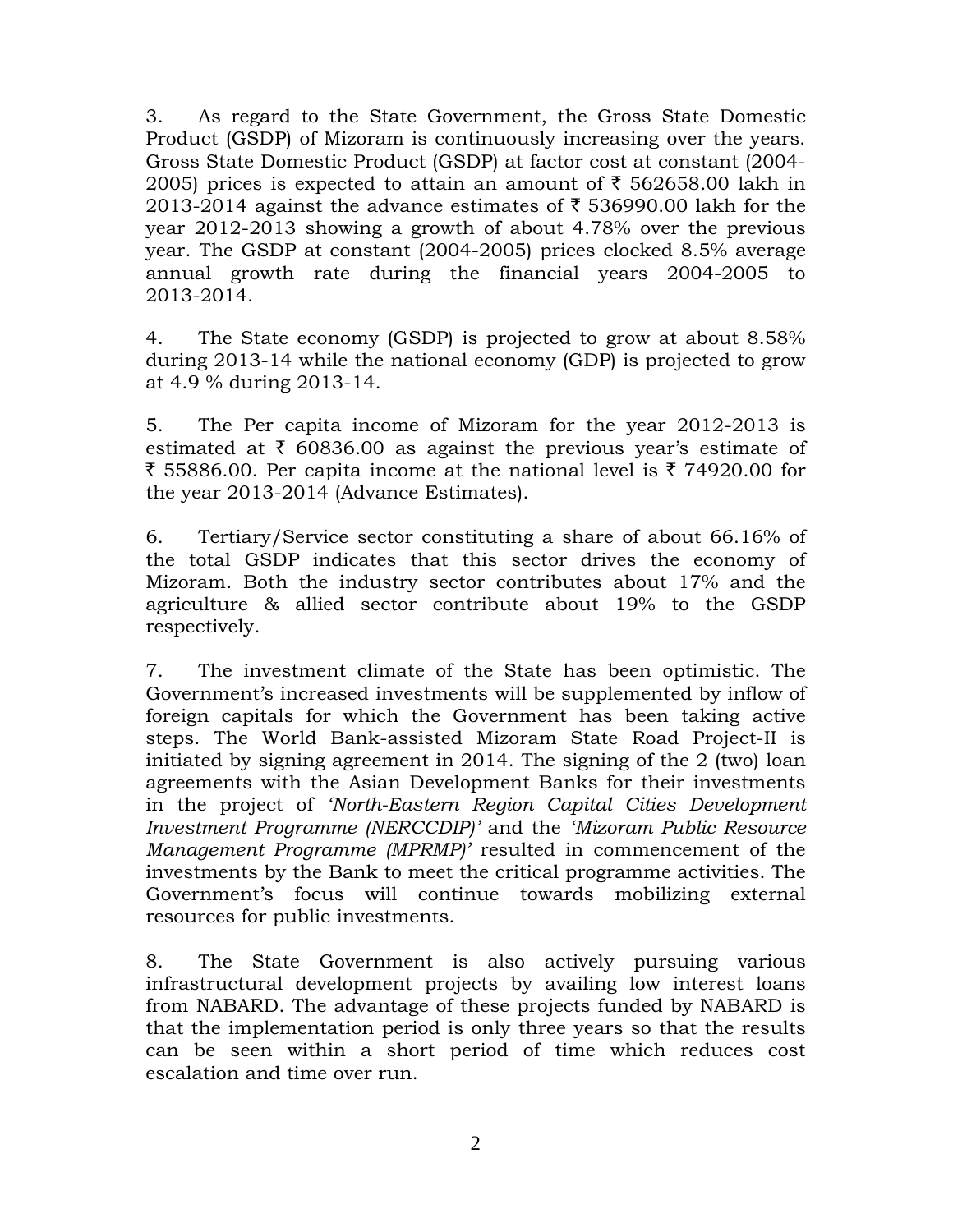9. The Government's focus has also been brought to taking advantage of the raising private investments in the economy. The Government has initiated taking up projects on Public Private Partnership (PPP) mode, and the Kolodyne HEP has been taken up by the NTPC on 'Build, Own Operate and Maintain (BOOM)' model of PPP and construction of the project will be taken up for 6 years. On July 23, 2014 the Ministry of Finance has approved  $\bar{\tau}$  1750.60 crore for a 210 MW capacity Tuivai Hydro Electric Project. The project is to be provided under the Viability Gap Funding and would be taken up in a PPP mode. The State Government is the first state to avail funding under the VGF and the first NE state to take up a mega project in PPP mode. The quantitative and qualitative increase in the utilization of the Central Sector Schemes, foreign and private capitals for increasing investments and effective convergence of the activities will continue to be the focus of the Government to bring in fruitful utilisation of resources and growth of the economy.

10. The size of the Annual Plan 2014-15 is agreed to with an outlay of  $\bar{\tau}$  3140.00 crore resulting an unprecedented increase over the Approved Outlay of  $\bar{\tau}$  2500.00 crore in 2013-14. New Land Use Policy (NLUP), the Flagship Programme of the State Government continued to be the highest priority during 2013-2014. The programme aims at gradually changing the practice of jhumming with a new pattern of land use through empowerment of people, preservation of environment, adoption of effective water harvesting measures and commercial utilization of abundant locally available resources.  $\bar{\tau}$  317.32 crore are specifically earmarked for NLUP which is being implemented by eight Departments.

# **GDP GROWTH**

11. The GSDP finalized for 2010-11 placed the GSDP at factor cost at current prices at  $\bar{\tau}$  6387.88 crore and  $\bar{\tau}$  4979.32 crore at constant prices. The Provisional Estimates of 2011-12 placed the GSDP at factor cost at current prices at  $\bar{\tau}$  7197.82 crore and  $\bar{\tau}$  5157.92 crore at constant prices with real growth of 3.59 per cent.

12. The Quick Estimates of 2012-13 placed the GSDP at factor cost at current prices at  $\bar{\tau}$  8053.09 crore. GSDP at constant prices has also been estimated at  $\bar{\tau}$  5369.90 crore. The nominal and real growth rates respectively stood at 11.88 per cent and 4.11 per cent. The per capita income for the year 2012-13 at current prices is estimated at ₹ 67587.00 and ₹ 45068.00 at constant prices.

13. The Primary Sector comprising agriculture & allied activities contributed 17.05% (2012-2013) to the GSDP. With more than half of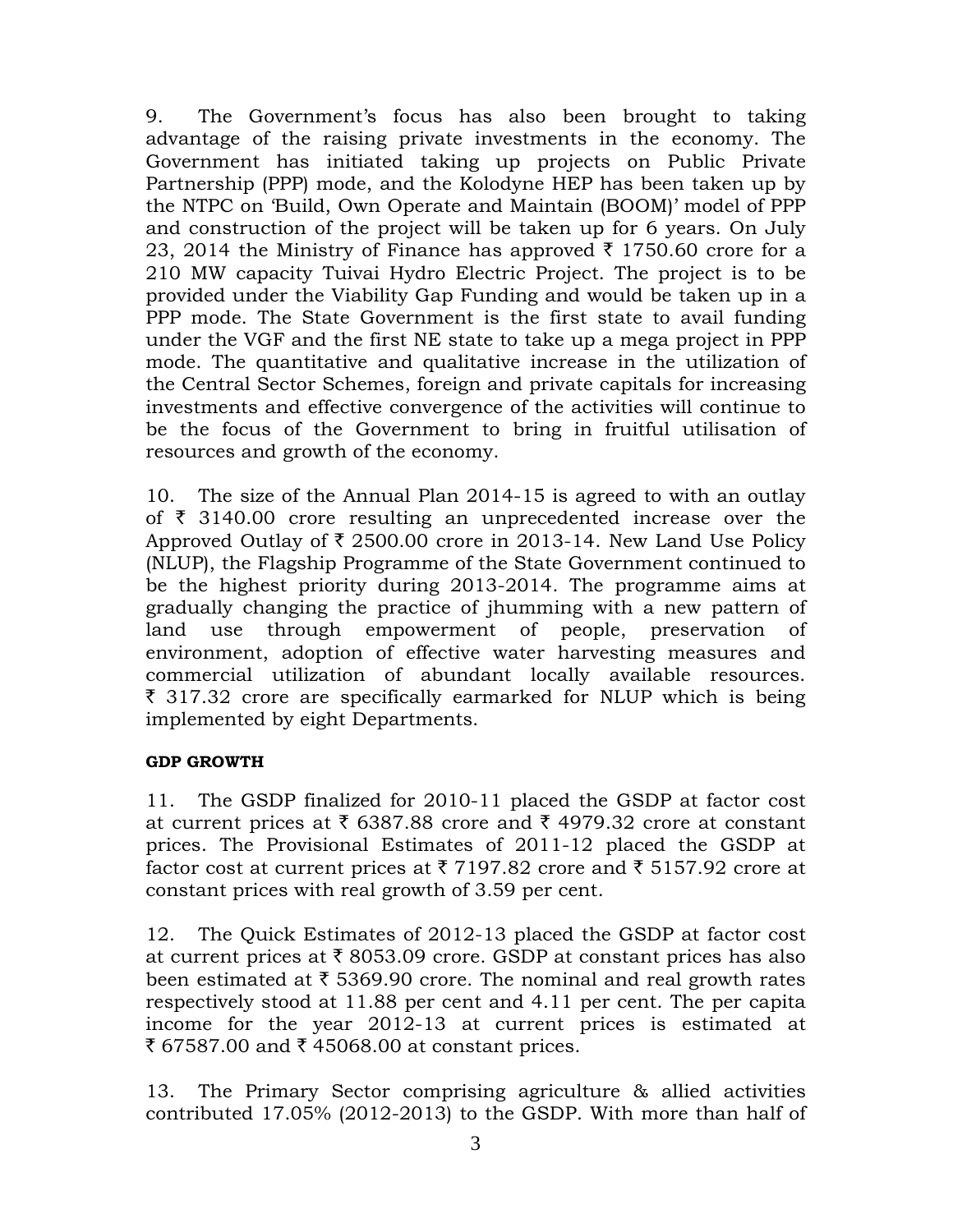the population deriving the greater part of their income from agriculture, faster growth in agriculture is necessary to provide boost to their income. Rising incomes in agriculture will also be an impetus to non-agricultural income in rural areas thus helping redress the rural-urban imbalance. Recently horticulture and floriculture has gained momentum and shown marked improvement in their production.

14. The Industry Sector which comprises of (i) Mining & Quarrying, (ii) Manufacturing, (iii) Construction and; (iv) Electricity, Gas and Water Supply contributed  $\bar{\tau}$  135396.00 lakh during 2012-2013. Its percentage share to GSDP was 16.81%. The main determinant of this sector being Construction Sector, which alone contributed 12.32% to the GSDP in 2012-2013.

15. The Service Sector comprising (i) Transport, Storage & Communication, (ii) Trade, Hotels & Restaurants, (iii) Banking & Insurance, (iv) Real Estate, Business Services etc, (v) Public Administration and (vi) Other Services continues to have the highest contribution to the GSDP, its share being 66.14% in 2012-2013.

#### **OVERVIEW OF STATE GOVERNMENT FINANCES**

16. 2014-15 is the terminal year of the Thirteenth Finance Commission (FC-XIII) and the following year will herald in the award period of the Fourteenth Finance Commission (FC-XIV). While the overall recommendation of FC-XII for the 5-year period of 2005-10 is ₹ 4660.91 crore, FC-XIII has recommended ₹ 8805.30 crore for 2010-15, which is an increase of 88.92 per cent. Out of the recommended release of  $\bar{\tau}$  8805.30 crore, the progressive actual release from the Central Government up to 2013-14 is  $\bar{\tau}$  6586.63 crore leaving a balance of  $\bar{\tau}$  2218.67 crore to be released during 2014-15. In an economy which is predominantly of Services Sector, the extent of public expenditure, the nature of expenditure and priorities determine the economic activities of the State to a large extent.

17. 2014-15 being the last year of the FC-XIII period, the State Government slowly witness fiscal imbalance as the recommended devolution of resources could hardly meet the expenditure that has been increasing rapidly. Besides, certain fiscal shocks have come into play, resulting in aggravation of the imbalance.

18. With the commencement of the award period of FC-XIV from 2015-16, the Government will slowly be in a position to off load the imbalance with the higher levels of devolution of resources. The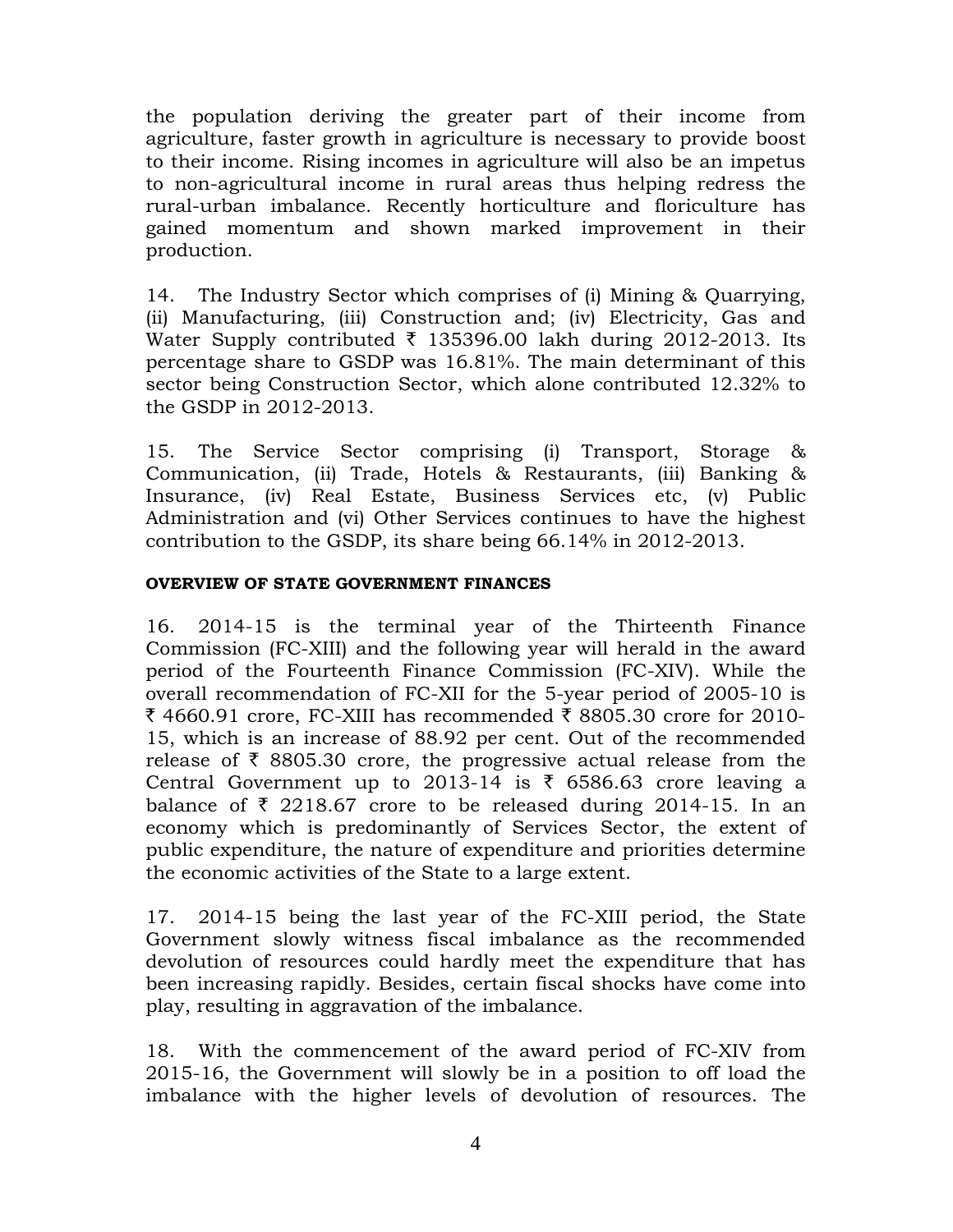Government will continue with the reforms measures being taken up, consolidate and enlarge the extent and impact of fiscal reforms and consolidation.

19. On the data made available by FC-XIII, the total Government of India's loans (CSS Loans) of the Government of Mizoram recommended for write off is  $\bar{\tau}$  75.00 crore and the benefit on account of interest resetting of NSSF loans is  $\bar{\tau}$  4.51 crore with year-wise benefits of ₹ 1.02 crore in 2010-11, ₹ 0.96 crore in 2011-12, ₹ 0.90 crore in 2012-13,  $\bar{\tau}$  0.84 crore in 2013-14 and  $\bar{\tau}$  0.78 crore in 2014-15. The Government will actively take up measures to fulfill the conditions attached to the facility so as to earn the benefits.

20. During the FC-XIII period, the State's revenues show impressive growth. The revenue receipt during 2009-10 stood at  $\bar{\tau}$  2963.50 crore which has increased to  $\bar{\tau}$  5528.96 crore in 2013-14, the increased percentage being 86.57. Positive sign of improvement has been noted especially in State's Own revenues. It is noteworthy that the State's collection of own revenues has been buoyant during the period. One reason could be attributable to the increased efficiency in collection of tax revenues. With the implementation of VAT in the State from 1st April, 2005, the collection of State's own tax revenues has received further impetus and improved to 2.15 per cent of GSDP in 2010-11 and to 2.56 per cent in 2011-12. It attained a level of 2.51 per cent in 2012-13(RE) and estimated at 2.64 per cent in 2013-14 (RE).

21. On expenditure side also, the period has seen a big surge in expenditure. The revenue expenditure which was  $\bar{\zeta}$  2702.70 crore in 2009-10 increased to ₹ 6145.02 crore in 2013-14(RE). The capital outlay, which was  $\bar{\tau}$  572.80 crore in 2009-10 stood at  $\bar{\tau}$  967.95 crore in 2013-14 (RE) and estimated at  $\bar{\tau}$  714.28 crore in 2014-15 (BE). The State Government needs to check the increase in NPRE.

22. A review of the fiscal performance during FC-XIII period shows a variety of exogenous and endogenous factors coming into play in the fiscal scene. The exogenous factor includes the global economic meltdown, resulting in lowering of tax proceeds from the Centre to the States and the corresponding necessity of filling up the fiscal gap with market borrowings in 2010-14. Out of  $\bar{\tau}$  8805.30 crore, the total amount recommended by FC-XIII for release to the State Government, the balance yet to be release by the Central Government is  $\bar{\tau}$  2218.67 crore at the end of the fiscal 2013-14. The endogenous factors include the requirement of incurring huge subsidies towards purchase of rice. With the reduction of the Public Distribution System Quota of the State by the Government of India, the Government had been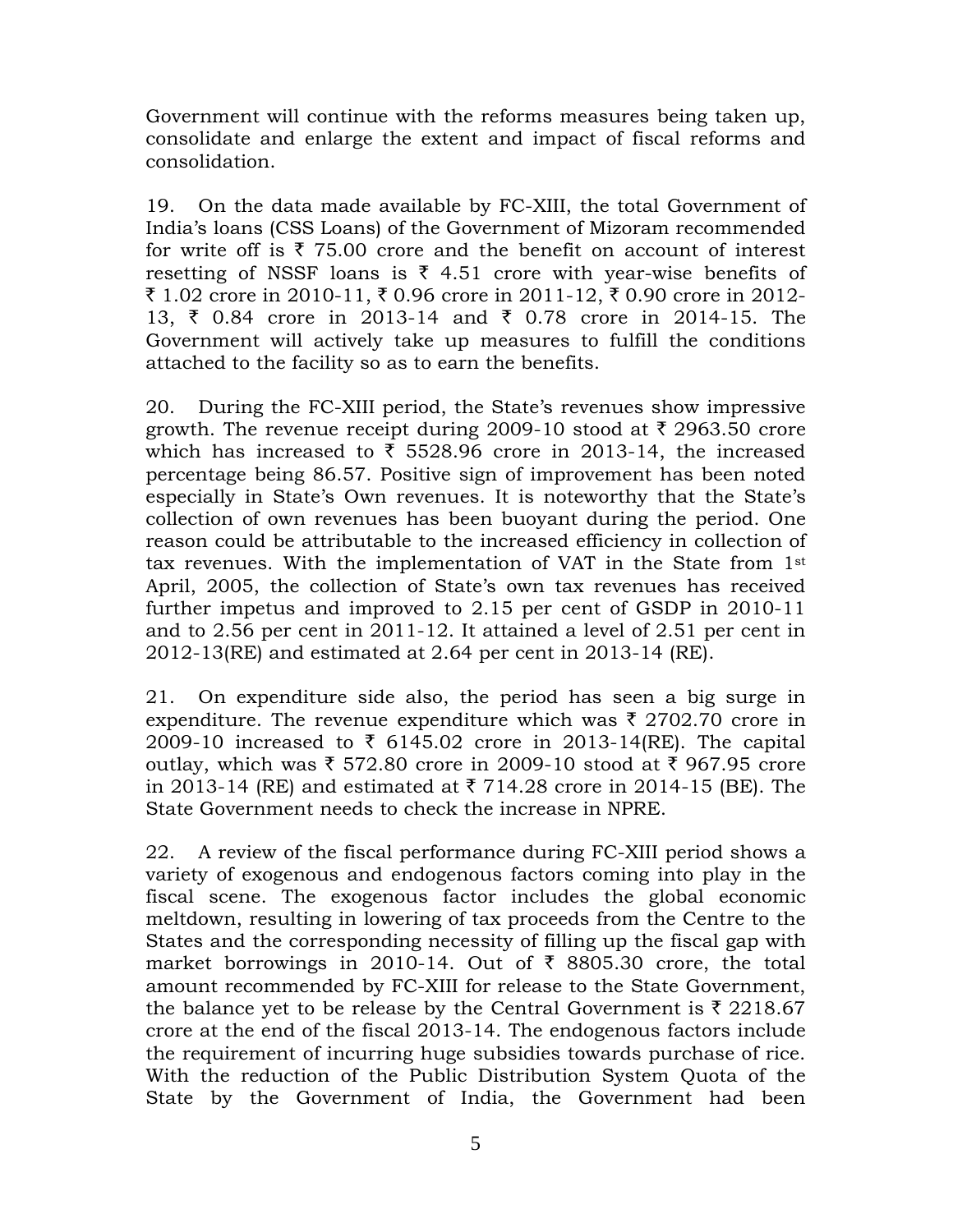compelled to purchase rice out of additional quota of economic cost in which the differential cost of rice between economic cost and issue price had to be borne by the Government resulting in fiscal shock. The Net expenditure (unrecovered) including cost of transportation within the state for the period 2012-13 alone is  $\bar{\tau}$  122.50 crore, which is a huge burden for the State Government.

23. The revenue deficit, which was  $\bar{\tau}$  400.86 crore in 2010-11 improved to a revenue surplus of  $\bar{\tau}$  127.58 crore in 2011-12 and  $\bar{\xi}$  27.83 crore in 2012-13. However, the condition deteriorated again to a revenue deficit to the tune of  $\bar{\zeta}$  (-)616.06 crore in 2013-14(RE).

24. The period of FC-XIII has seen a mixed picture in the overall fiscal position. The fiscal deficit had slowly been following a reducing trend in the beginning of the period; however, the increase in revenue receipt of the Government could not meet the bulging revenue expenditure so as to generate revenue surplus. The fiscal deficit was 16.83% of GSDP in 2010-11, reduces to 6.84% and 7.21% in 2011-12 and 2012-13(RE) respectively; which further deteriorated to 17.96% of the GSDP in 2013-14(RE). Hence, the position in 2013-14 could not present a favourable fiscal position as the level of devolution of resources could hardly meet the level of expenditure that has been increasing rapidly over the years. The commencement of the Fourteenth Finance Commission from 2015-16 is expected to restore the fiscal balance.

# **PROSPECTS**

25. Growth in the Indian economy had been shifting down from 9.6 per cent in Q4 of 2010- 11. It troughed around 4.4 per cent for three quarters, from Q3 of 2012-13 to Q1 of 2013-14. Since then there are signs of growth bottoming out with marginal improvement recorded during Q2 and Q3 of 2013-14 to 4.8 and 4.7 per cent respectively. However, this improvement has been feeble and clear signs of recovery are yet to emerge, even as the economy seems to be gearing for a modest recovery during 2014-15. The downward spiral in growth caused in large part by structural factors that impeded investment activity had a profound effect on India's potential growth. India's potential growth appears to have dropped from 8-8.5 per cent during the period Q2:2005-06 to Q3:2008-09 to around 6 per cent during the period Q2:2012-13 to Q3:2013-14.

26. With that growth expectations of the country's economy in view, the State's economy is also under low expectation to perform well in the coming years. Considering the dependency of the State economy on the performance of the national economy, which in turn affects the